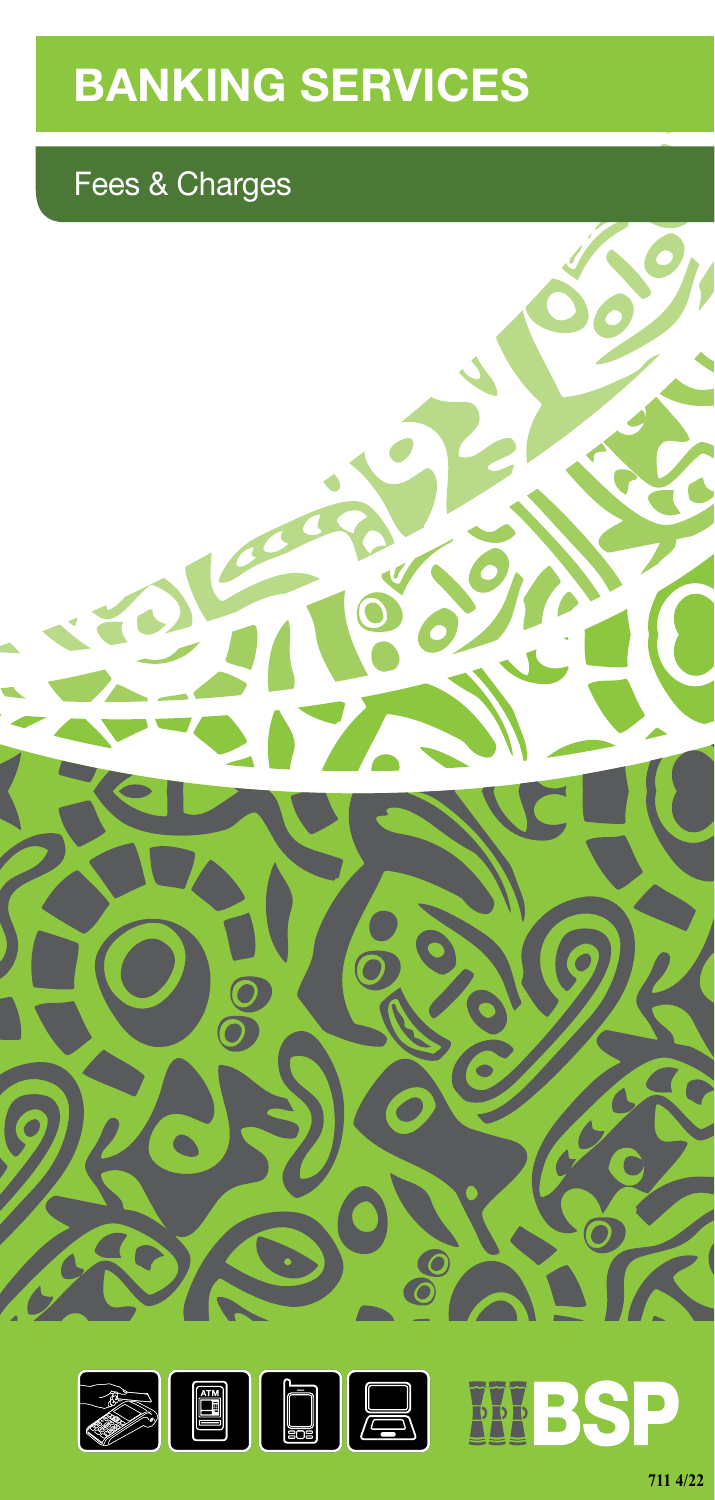| <b>CONTENTS</b>                                                                                                                                                                                                                                                                                                                                                                                                                                                                                                                                                  | PAGE |
|------------------------------------------------------------------------------------------------------------------------------------------------------------------------------------------------------------------------------------------------------------------------------------------------------------------------------------------------------------------------------------------------------------------------------------------------------------------------------------------------------------------------------------------------------------------|------|
| <b>PASSBOOK ACCOUNTS</b><br>Passbook<br>Pro <i>Saver</i> Passbook                                                                                                                                                                                                                                                                                                                                                                                                                                                                                                | 1    |
| <b>CARD-BASED DEPOSIT ACCOUNTS</b>                                                                                                                                                                                                                                                                                                                                                                                                                                                                                                                               | 1    |
| Parenthood Assistance<br>MoneyZONE<br>TranXact<br><i>Easy</i> Card<br>ProSaver EasyCard<br>Classic Saver<br><b>EasySaver</b><br>EasyGo<br>Freedom                                                                                                                                                                                                                                                                                                                                                                                                                |      |
| <b>VISA Debit Card</b>                                                                                                                                                                                                                                                                                                                                                                                                                                                                                                                                           | 8    |
| <b>LOST PASSBOOK/ ATM CARD/ PIN</b>                                                                                                                                                                                                                                                                                                                                                                                                                                                                                                                              | 8    |
| <b>INTEREST BEARING DEPOSIT ACCOUNTS</b><br>Interest Bearing Cheque Account<br>Non-Profit Organisation Cheque Account<br>Biz Saver Account<br><b>Smart Business Savings Account</b>                                                                                                                                                                                                                                                                                                                                                                              | 8    |
| <b>TERM DEPOSIT</b>                                                                                                                                                                                                                                                                                                                                                                                                                                                                                                                                              | 9    |
| <b>CHEQUE ACCOUNTS</b><br>Personal Cheque Account<br>ProSaver Cheque Account<br><b>Smart Business Current Account</b><br><b>Business Cheque Account</b><br>Orbit Account                                                                                                                                                                                                                                                                                                                                                                                         | 10   |
| <b>OTHER FEES</b><br>e-Token Pass<br><b>Bank Cheque</b><br>Dishonour<br>Special Answer<br>Referral<br>Stop Cheque Notice<br>Fiji Clear<br>Safe Custody<br>Safe Deposit Box<br><b>Statements</b><br>Cheque Book<br>Deposit Book<br>Certificates Supplied<br>Change Supplied<br>Cash Handling<br>EasyPay (Diskpay)<br>Payment from List (Manual)<br><b>Facsimile Request</b><br>Cane Gang Pays<br>Periodical Payment Transfer (PPT)<br>Overdrawn Accounts<br>Encashment<br><b>Voucher Production</b><br>Telegraphic Money Order Postal Notes<br>Miscellaneous Fees | 13   |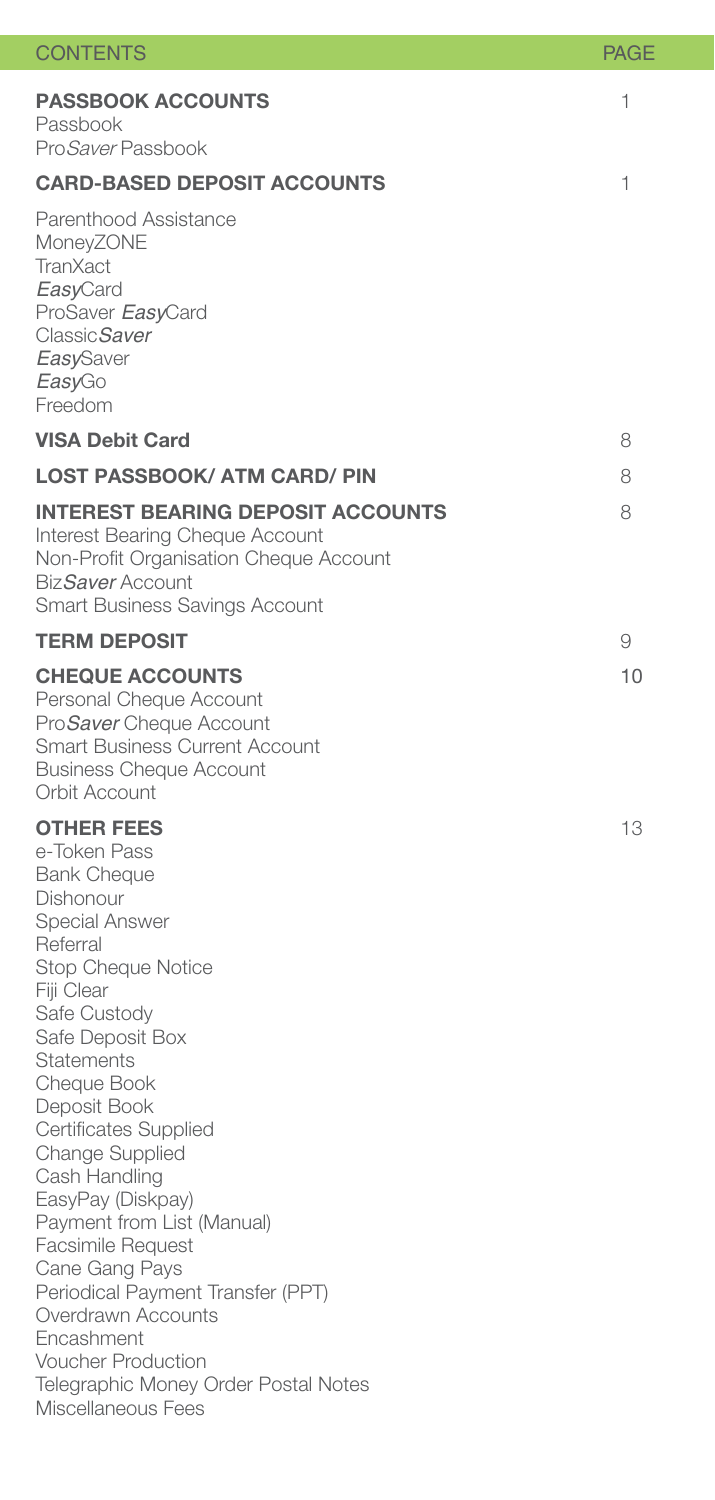# **PASSBOOK ACCOUNTS**

## **Passbook**

Minimum Opening Deposit \$100 Minimum Operating Balance Nil No. of free withdrawals Nil<br>Paper Withdrawal Fee \$3

Paper Withdrawal Fee \$3 per withdrawal (In branch & Post Office)<br>Service Fee \$2 per month \$2 per month

# **ProSaver Passbook**

Minimum Opening Deposit \$10<br>Minimum Operating Balance Nil Minimum Operating Balance Paper Withdrawal Fee \$3 per withdrawal

Number of free withdrawals 1 free paper withdrawal per month

# **CARD-BASED ACCOUNTS**

# **Parenthood Assistance**

| Minimum Opening Deposit<br>Minimum Operating Balance<br>Paper Withdrawal Fee<br>Service Fee | \$1000<br>\$500<br>Free<br>Free |
|---------------------------------------------------------------------------------------------|---------------------------------|
| <b>Electronic Transactions</b><br><b>ATM</b>                                                |                                 |
| <b>Balance Enguiry</b>                                                                      | Free                            |
| Withdrawal                                                                                  | Free                            |
| Mini-Statement                                                                              | Free                            |
| Mobile Top Up                                                                               | Free                            |
| <b>Funds Transfer</b>                                                                       | Free                            |
| <b>SMS Banking</b>                                                                          |                                 |
| <b>Balance Enquiry</b>                                                                      | Free                            |
| <b>Transaction History</b>                                                                  | Free                            |
| <b>Bill Pay</b>                                                                             | Free                            |
| Mobile Top Up                                                                               | Free                            |
| Funds Transfer<br><b>SMS Alert</b>                                                          | Free                            |
|                                                                                             | \$0.30 per alert                |
| <b>BSP Online Plus</b>                                                                      |                                 |
| <b>Balance Enquiry</b>                                                                      | Free                            |
| <b>Account History</b>                                                                      | Free                            |
| <b>Bill Pay</b><br>Mobile Top Up                                                            | Free<br>Free                    |
| Funds Transfer                                                                              | Free                            |
| <b>OTP</b>                                                                                  | \$0.25 per transaction          |
| <b>Interchange Fees</b>                                                                     |                                 |

For transactions on other banks' ATMs Balance Enquiry: ANZ/ BOB/ HFC ATM  $$0.20$  per enquiry<br>WBC ATM  $$0.60$  per enquiry

\$0.60 per enquiry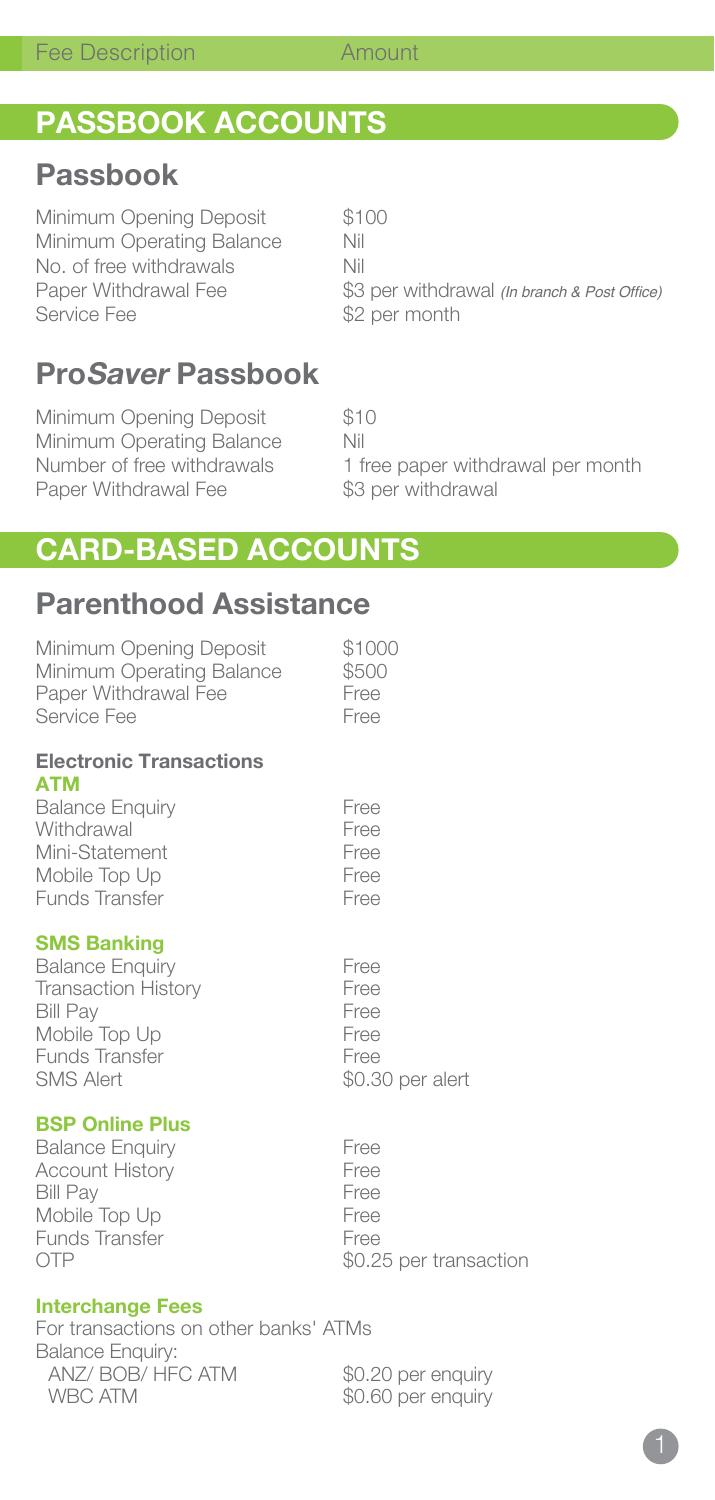\$1.00 per withdrawal

### Fee Description **Amount**

Withdrawal:<br>ANZ/ BOB/ HFC ATM ANZ/ BOB/ HFC ATM \$0.50 per withdrawal<br>WBC ATM \$1.00 per withdrawal

**MoneyZONE**

Minimum Opening Deposit<br>Minimum Operating Balance — Nil Minimum Operating Balance<br>Paper Withdrawal

For a child less than 13 years, 1 free withdrawal per month, thereafter, \$3 per withdrawal

#### **Electronic Transactions ATM**

| <b>Balance Enguiry</b> | Free |
|------------------------|------|
| Withdrawal             | Free |
| Mini-Statement         | Free |
| Mobile Top Up          | Free |
| <b>Funds Transfer</b>  | Free |

#### **SMS Banking**

| <b>Balance Enquiry</b>     | \$0.35 per enquiry     |
|----------------------------|------------------------|
| <b>Transaction History</b> | \$0.45 per request     |
| Bill Pav                   | \$0.45 per transaction |
| Mobile Top Up              | \$0.45 per transaction |
| Funds Transfer             | \$0.45 per transaction |
| SMS Alert                  | \$0.30 per alert       |
|                            |                        |

#### **BSP Online Plus**

Balance Enquiry<br>Account History<br>Free Account History Bill Pay<br>Funds Transfer Free Funds Transfer<br>Mobile Top Up Mobile Top Up  $$0.45$  per transaction<br>OTP  $$0.25$  per transaction

### **Interchange Fees**

For transactions on other banks' ATMs Balance Enquiry: ANZ/ BOB/ HFC ATM \$0.20 per enquiry WBC ATM  $$0.60$  per enquiry Withdrawal: ANZ/ BOB/ HFC ATM  $$0.50<sup>1</sup>$  per withdrawal WBC ATM \$1.00<sup>1</sup> per withdrawal

**TranXact**

Minimum Opening Deposit \$10 Minimum Operating Balance Nil<br>Number of free transactions 4 fi

Paper Withdrawal Fee<br>Service Fee

#### **Electronic Transactions ATM**

Number of free transactions 4 free electronic transactions<sup>2</sup> per month<br>\$3 per withdrawal \$1 per month

Balance Enquiry \$0.35 per transaction Withdrawal  $$0.45$  per transaction

\$0.25 per transaction

2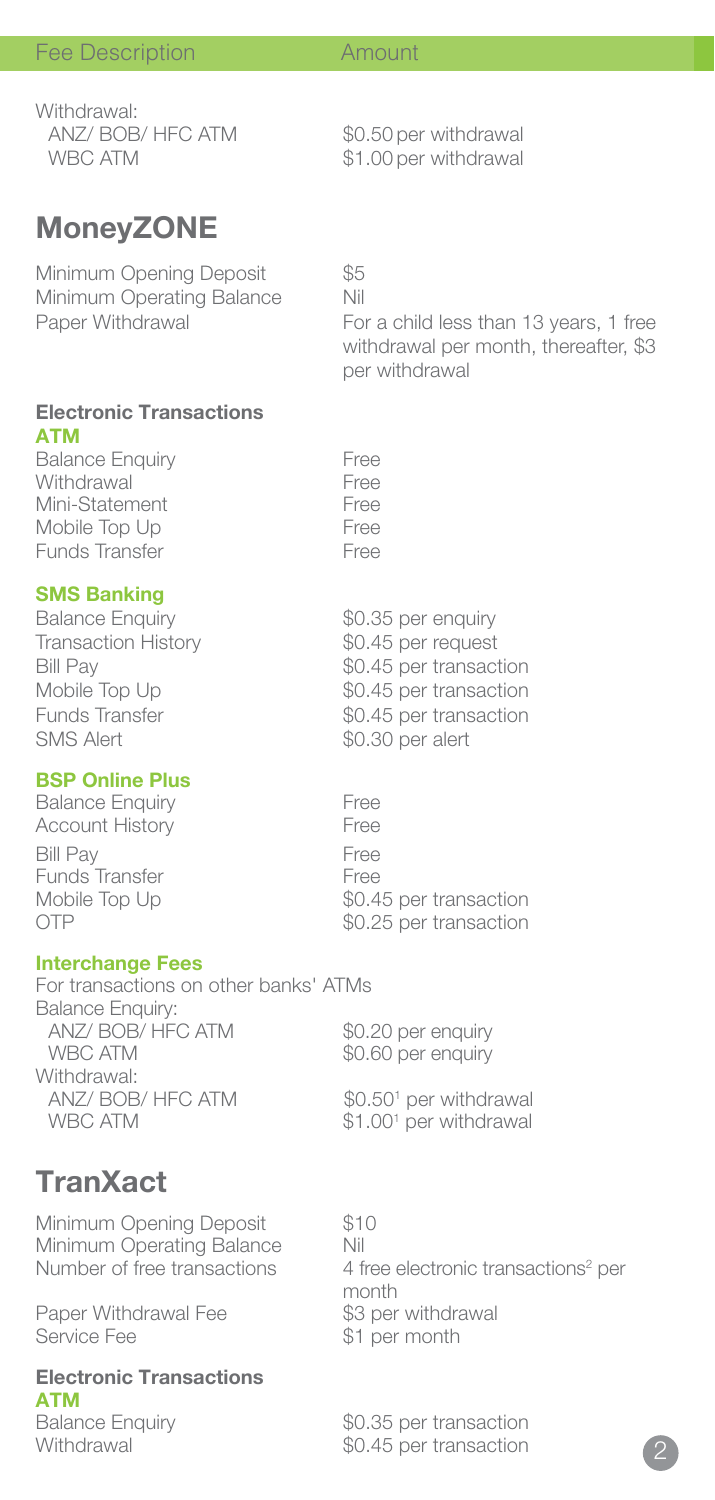# **SMS Banking**<br>Balance Enquiry

Balance Enquiry 60.35 per enquiry<br>Transaction History 60.45 per request Transaction History \$0.45 per request<br>Bill Pav \$0.45 per transac

#### **BSP Online Plus**

Balance Enquiry **Free** Account History<br>Bill Pav

#### **Interchange Fees**

For transactions on other banks' ATMs Balance Enquiry: ANZ/ BOB/ HFC ATM \$0.20 per enquiry<br>WBC ATM \$0.60 per enquiry \$0.60 per enquiry Withdrawal: ANZ/ BOB/ HFC ATM \$0.50<sup>1</sup> per withdrawal WBC ATM \$1.00<sup>1</sup> per withdrawal

#### **E-Commerce Fees**

E-Commerce Transaction Fee \$0.45 per transaction

## **EasyCard**

Minimum Opening Deposit \$10 Minimum Operating Balance Nil Paper Withdrawal Fee  $$3$  per withdrawal<br>Service Fee  $$2$  per month

#### **Electronic Transactions ATM**

# **SMS Banking**<br>Balance Enquiry

Transaction History<br>Bill Pay SMS Alert \$0.30 per alert

#### **BSP Online Plus**

Balance Enquiry **Free** Account History

\$2 per month

Balance Enquiry \$0.35 per transaction Withdrawal \$0.45 per transaction<br>Mini-Statement \$0.45 per transaction \$0.45 per transaction Mobile Top Up \$0.45 per transaction Funds Transfer  $$0.45$  per transaction

\$0.35 per enquiry<br>\$0.45 per request Bill Pay  $$0.45$  per transaction<br>Mobile Top Up  $$0.45$  per transaction Mobile Top Up  $$0.45$  per transaction<br>Funds Transfer  $$0.45$  per transaction \$0.45 per transaction

Mini-Statement \$0.45 per transaction<br>Mobile Top Up \$0.45 per transaction Mobile Top Up  $$0.45$  per transaction<br>Funds Transfer  $$0.45$  per transaction \$0.45 per transaction

Bill Pay \$0.45 per transaction Mobile Top Up  $$0.45$  per transaction<br>Funds Transfer  $$0.45$  per transaction Funds Transfer \$0.45 per transaction<br>SMS Alert \$0.30 per alert \$0.30 per alert

\$0.45<sup>3</sup> per request Bill Pay **1988**<br>
Eunds Transfer<br>
\$0.45 per transfer Funds Transfer \$0.45 per transfer Mobile Top Up  $$0.45$  per transaction<br>OTP  $$0.25$  per transaction \$0.25 per transaction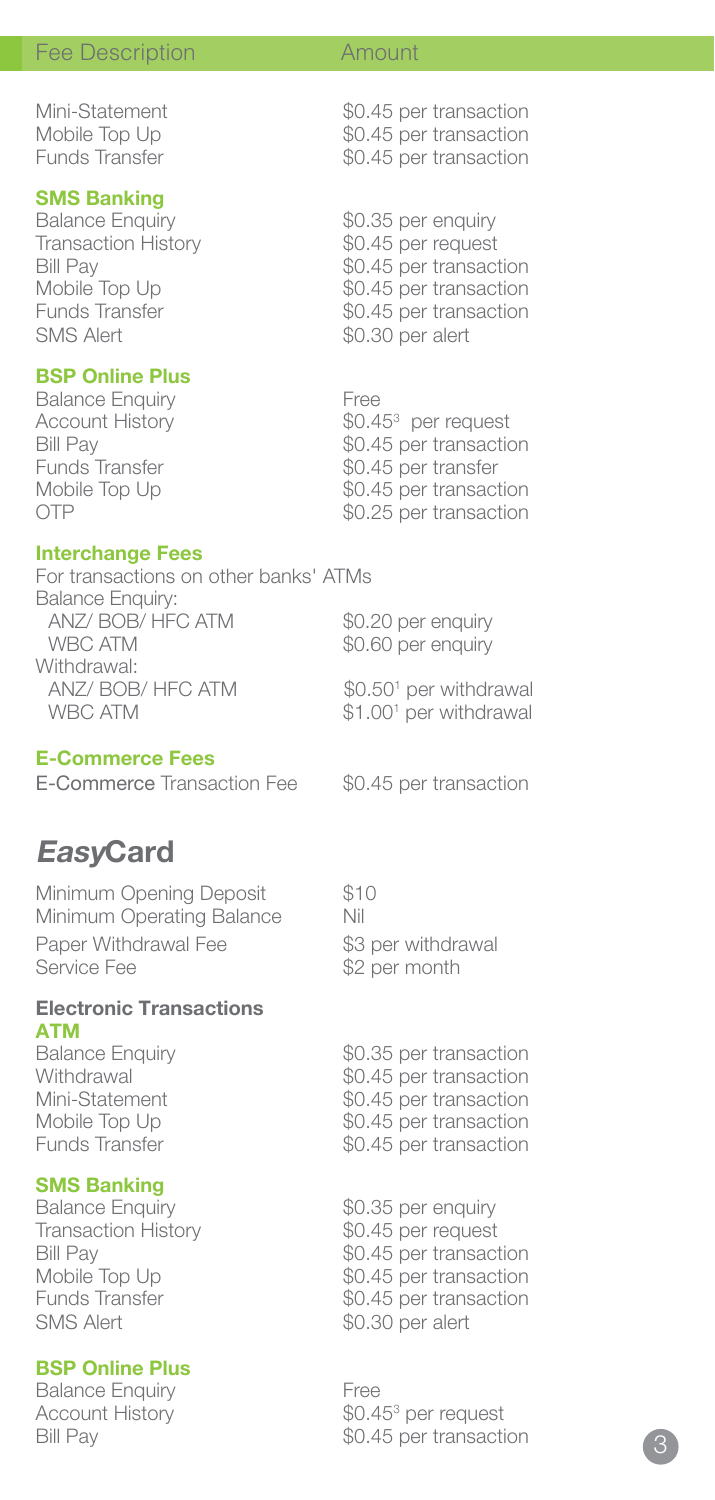#### **Interchange Fees**

For transactions on other banks' ATMs Balance Enquiry: ANZ/ BOB/ HFC ATM  $$0.20$  per enquiry<br>WBC ATM  $$0.60$  per enquiry Withdrawal: ANZ/ BOB/ HFC ATM WBC ATM

#### **E-Commerce Fees**

E-Commerce Transaction Fee \$0.45 per transaction

Mobile Top Up  $$0.45$  per transaction<br>Funds Transfer  $$0.45$  per transfer Funds Transfer<br>
OTP<br>
So 25 per transac \$0.25 per transaction

\$0.60 per enquiry

 $$0.50<sup>1</sup>$  per withdrawal  $$1.00<sup>1</sup>$  per withdrawal

**ProSaver EasyCard** Minimum Opening Deposit \$10 Minimum Operating Balance Nil<br>Number of free transactions 4 f Number of free transactions 4 free electronic transactions<sup>2</sup> per month<br>\$3 per withdrawal Paper Withdrawal Fee **Electronic Transactions ATM**<br>**Balance Enquiry** \$0.35 per transaction Withdrawal \$0.45 per transaction<br>Mini-Statement \$0.45 per transaction Mini-Statement \$0.45 per transaction Mobile Top Up  $$0.45$  per transaction<br>Funds Transfer  $$0.45$  per transaction \$0.45 per transaction **SMS Banking**<br>Balance Enquiry \$0.35 per enquiry<br>\$0.45 per request Transaction History<br>Bill Pay Bill Pay \$0.45 per transaction Mobile Top Up  $$0.45$  per transaction<br>Funds Transfer  $$0.45$  per transaction \$0.45 per transaction SMS Alert \$0.30 per alert **BSP Online Plus** Balance Enquiry **Free** Account History<br>Bill Pav  $$0.45$ <sup>3</sup> per request Bill Pay<br>Funds Transfer Funds S0.45 per transfer<br>\$0.45 per transfer

Funds Transfer \$0.45 per transfer<br>Mobile Top Up \$0.45 per transac Mobile Top Up  $$0.45$  per transaction<br>OTP  $$0.25$  per transaction

#### **Interchange Fees**

For transactions on other banks' ATMs Balance Enquiry: ANZ/ BOB<sup>'</sup> HFC ATM \$0.20 per enquiry<br>WBC ATM \$0.60 per enquiry Withdrawal: ANZ/ BOB/ HFC ATM WBC ATM

#### **E-Commerce Fees**

E-Commerce Transaction Fee \$0.45 per transaction

\$0.60 per enquiry

\$0.50<sup>1</sup> per withdrawal  $$1.00<sup>1</sup>$  per withdrawal

\$0.25 per transaction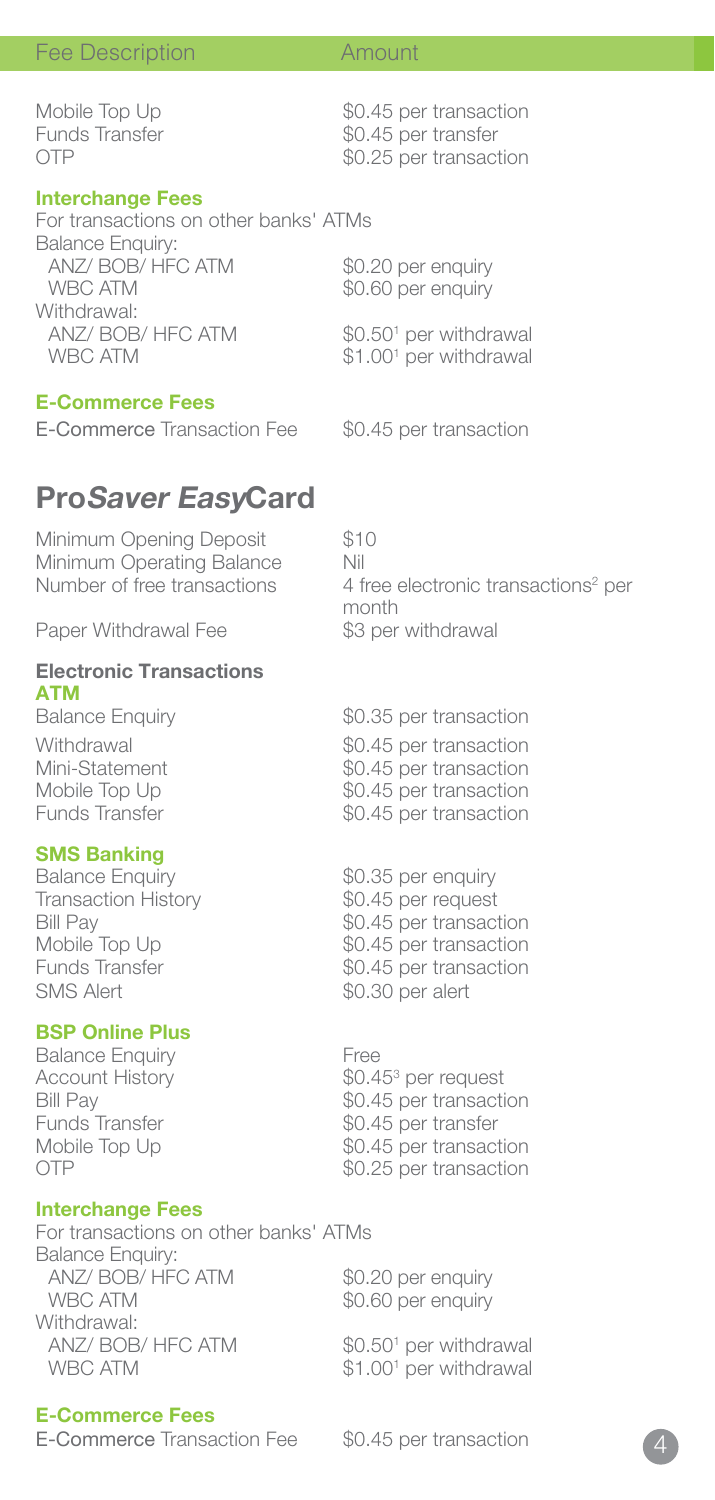# **ClassicSaver**

Minimum Opening Deposit \$10<br>Minimum Operating Balance Nil Minimum Operating Balance<br>Number of free transactions

Paper Withdrawal Fee \$3 per withdrawal **Electronic Transactions**

**ATM**<br>Balance Enquiry

# **SMS Banking**<br>Balance Enquiry

Transaction History<br>Bill Pay

#### **BSP Online Plus**

Balance Enquiry **Free** Account History<br>Bill Pav

### **Interchange Fees**

For transactions on other banks' ATMs Balance Enquiry: ANZ/ BOB/ HFC ATM  $$0.20$  per enquiry<br>WBC ATM  $$0.60$  per enquiry Withdrawal: ANZ/ BOB/ HFC ATM WBC ATM

#### **E-Commerce Fees**

E-Commerce Transaction Fee \$0.45 per transaction

Number of free transactions 4 free electronic transactions<sup>2</sup> per month

Balance Enquiry  $$0.35$  per transaction<br>Withdrawal  $$0.45$  per transaction Withdrawal  $$0.45$  per transaction<br>Mini-Statement  $$0.45$  per transaction Mini-Statement \$0.45 per transaction<br>Mobile Top Up \$0.45 per transaction Mobile Top Up  $$0.45$  per transaction<br>Funds Transfer  $$0.45$  per transaction \$0.45 per transaction

\$0.35 per enquiry<br>\$0.45 per request Bill Pay  $\begin{array}{cc} 50.45 \text{ per transaction} \\ \text{Mobile Top Up} \end{array}$  50.45 per transaction Mobile Top Up  $$0.45$  per transaction<br>Funds Transfer  $$0.45$  per transaction Funds Transfer  $$0.45$  per transaction<br>SMS Alert  $$0.30$  per alert \$0.30 per alert

\$0.45<sup>3</sup> per request Bill Pay<br>Funds Transfer<br>So 45 per transfer<br>So 45 per transfer Funds Transfer \$0.45 per transfer Mobile Top Up  $$0.45$  per transaction<br>OTP  $$0.25$  per transaction \$0.25 per transaction

\$0.60 per enquiry

 $$0.50<sup>1</sup>$  per withdrawal  $$1.00<sup>1</sup>$  per withdrawal

# **EasySaver**

Minimum Opening Deposit \$10 Minimum Operating Balance Nil<br>Service Fee Service Fee<br>Free Withdrawals

month<br>Withdrawal fee **the second was set of the S** 

### **Electronic Transactions ATM**

Free Withdrawals **1** free electronic<sup>2</sup> withdrawal per \$5 per withdrawal for all transactions plus electronic transaction fees as applicable.

Balance Enquiry \$0.35 per transaction Withdrawal  $$0.45$  per transaction Mini-Statement \$0.45 per transaction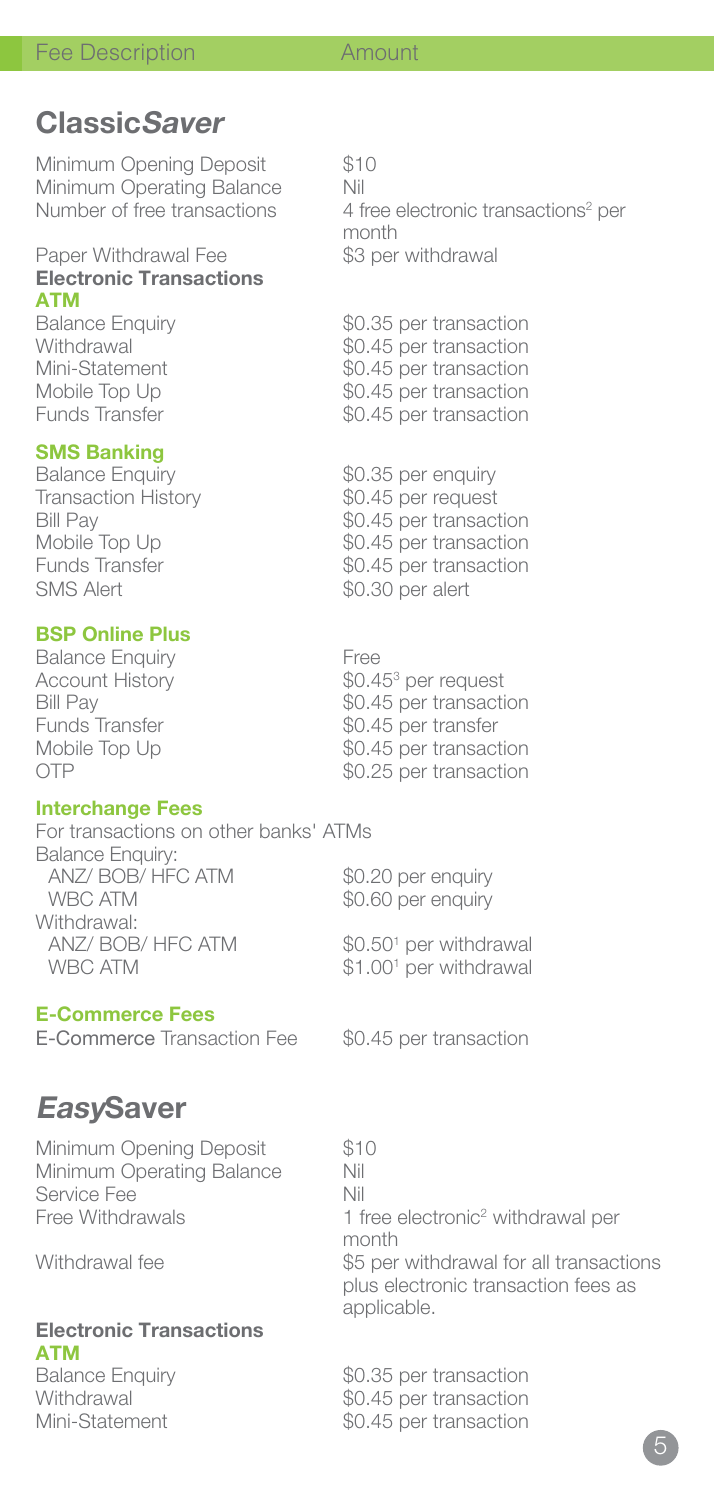# **SMS Banking**<br>Balance Enquiry

Transaction History<br>Bill Pay

#### **BSP Online Plus**

Balance Enquiry **Free** Account History<br>Bill Pav

#### **Interchange Fees**

For transactions on other banks' ATMs Balance Enquiry: ANZ/ BOB/ HFC ATM \$0.20 per enquiry<br>WBC ATM \$0.60 per enquiry \$0.60 per enquiry Withdrawal: ANZ/ BOB/ HFC ATM  $$0.50<sup>1</sup>$  per withdrawal WBC ATM \$1,00<sup>1</sup> per withdrawal

### **E-Commerce Fees**

E-Commerce Transaction Fee \$0.45 per transaction

# **EasyGo**

Minimum Opening Deposit \$10.00 Minimum Operating Balance Nil<br>Paper Withdrawal \$3 Service Fee

# **Electronic Transactions ATM**<br>**Balance Enquiry**

#### **SMS Banking**

Transaction History \$0.50 per request<br>Bill Pay \$0.50 per transac SMS Alert \$0.30 per alert

#### **BSP Online Plus**

Balance Enquiry **Free** Account History

\$3.50 per withdrawal<br>Free

Balance Enquiry  $$0.40$  per transaction<br>Withdrawal  $$0.50$  per transaction Withdrawal  $$0.50$  per transaction<br>Mini-Statement  $$0.50$  per transaction Mini-Statement \$0.50 per transaction<br>Mobile Top Up \$0.50 per transaction Mobile Top Up  $$0.50$  per transaction<br>Funds Transfer  $$0.50$  per transaction \$0.50 per transaction

Balance Enquiry \$0.40 per enquiry Bill Pay \$0.50 per transaction \$0.50 per transaction Funds Transfer  $$0.50$  per transaction

 $$0.50$ <sup>3</sup> per request Bill Pay \$0.50 per transaction Funds Transfer \$0.50 per transfer Mobile Top Up  $$0.50$  per transaction OTP \$0.25 per transaction

Mobile Top Up  $$0.45$  per transaction<br>Funds Transfer  $$0.45$  per transaction \$0.45 per transaction

\$0.35 per enquiry<br>\$0.45 per request Bill Pay \$0.45 per transaction Mobile Top Up  $$0.45$  per transaction<br>Funds Transfer  $$0.45$  per transaction Funds Transfer  $$0.45$  per transaction<br>SMS Alert \$0.30 per alert \$0.30 per alert

 $$0.45^3$  per request Bill Pay  $$0.45$  per transaction<br>Funds Transfer  $$0.45$  per transfer Funds Transfer \$0.45 per transfer Mobile Top Up  $$0.45$  per transaction<br>OTP  $$0.25$  per transaction \$0.25 per transaction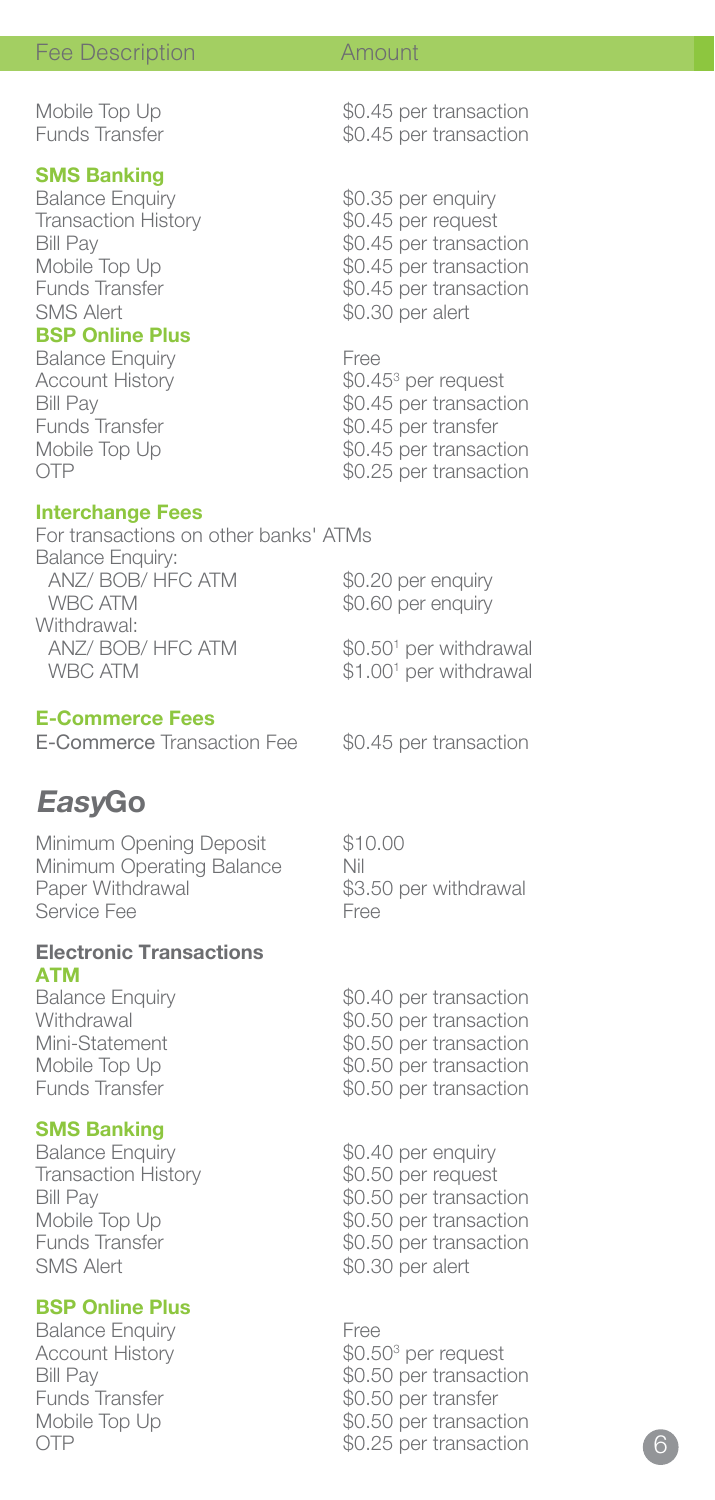#### **Interchange Fees**

For transactions on other banks' ATMs Balance Enquiry: ANZ/ BOB<sup>'</sup> HFC ATM \$0.60 per enquiry<br>WBC ATM \$1.00 per enquiry \$1.00 per enquiry Withdrawal:<br>ANZ/ BOB/ HFC ATM ANZ/ BOB/ HFC ATM \$1.00 per withdrawal<br>WBC ATM \$1.50 per withdrawal \$1.50 per withdrawal

#### **E-Commerce Fees**

E-Commerce Transaction Fee \$0.45 per transaction

## **Freedom**

Minimum Opening Deposit \$10 Minimum Operating Balance Nil Paper Withdrawal Fee \$3 per withdrawal Service Fee

#### **Electronic Transactions ATM**

| <b>Balance Enguiry</b> | Free |
|------------------------|------|
| Withdrawal             | Free |
| Mini-Statement         | Free |
| Mobile Top Up          | Free |
| <b>Funds Transfer</b>  | Free |
|                        |      |

#### **SMS Banking**

| <b>Balance Enguiry</b>     | Free             |
|----------------------------|------------------|
| <b>Transaction History</b> | Free             |
| <b>Bill Pay</b>            | Free             |
| Mobile Top Up              | Free             |
| <b>Funds Transfer</b>      | Free             |
| <b>SMS Alert</b>           | \$0.30 per alert |

#### **BSP Online Plus**

Balance Enquiry<br>Account History<br>Free Account History Free Bill Pay<br>Mobile Top Up Free<br>Free Mobile Top Up<br>Funds Transfer Free Funds Transfer<br>OTP \$0.25 per transaction

#### **Interchange Fees**

For transactions on other banks' ATMs Balance Enquiry: ANZ/ BOB/ HFC ATM \$0.20 per enquiry WBC ATM \$0.60 per enquiry Withdrawal: ANZ/ BOB/ HFC ATM \$0.50 per withdrawal WBC ATM  $$1.00$  per withdrawal

# **VISA Debit Card**

Annual Service Fee \$35 per annum (Charged at issuance and yearly anniversary thereafter)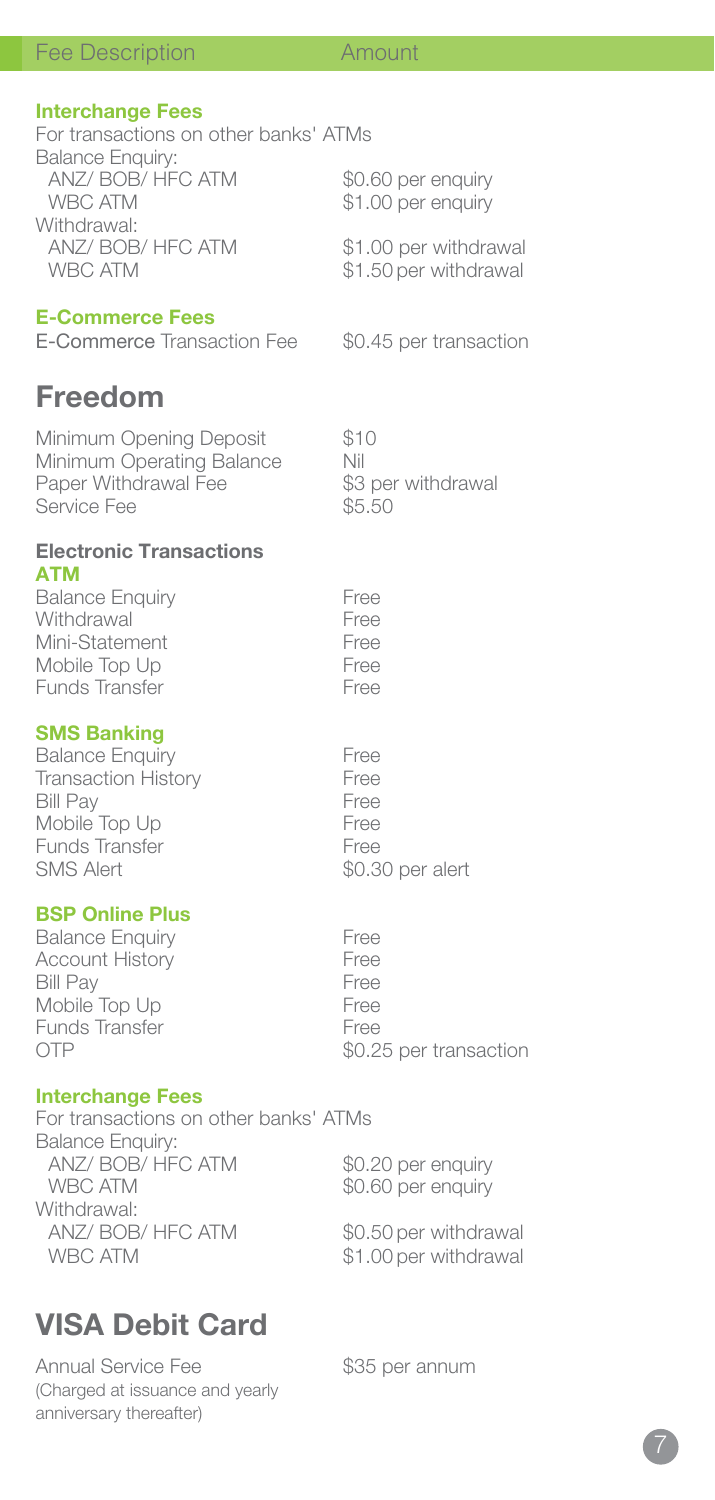#### **Electronic Transactions ATM BSP ATMs**  Balance Enquiry

Withdrawal<br>Mini-Statement Mini-Statement \$0.45<sup>4</sup> per statement<br>Mobile Top Up \$0.45<sup>4</sup> per transaction Funds Transfer

**Other banks / Overseas ATMs**<br>Balance Enquiry Balance Enquiry  $$2$  per transaction<br>Cash Withdrawal  $$8$  per transaction

Replacement card fee \$10<br>Foreign Currency Conversion Fee 2.5% of amount Foreign Currency Conversion Fee

#### **E-Commerce Fees**

E-Commerce / Overseas POS<br>Transaction Fee

\$8 per transaction

 $$0.35<sup>4</sup>$  per enquirv

 $$0.45<sup>4</sup>$  per withdrawal

\$0.45<sup>4</sup> per transaction

 $$0.45<sup>4</sup>$  per transaction

\$0.45 per transaction

# **Other Debit Card Fees**

**International Cash**  $$10$  per transaction (applicable on<br> **Dishursement Fee** BSP ATM withdrawals using **BSP ATM withdrawals using** international issued cards)

# **LOST PASSBOOK/ ATM Card/ PIN**

**Lost Passbook** Lost & Mutilated Passbook \$25 per replacement

**Lost ATM Card / PIN** Lost ATM Debit Card \$10 per replacement

PIN reissue  $\$5$  for each PIN reset

# **INTEREST BEARING DEPOSIT ACCOUNTS**

# **Interest Bearing Cheque Account**

Minimum Opening Deposit \$250 Minimum Operating Balance Nil Service Fee \$5 per month Activity Fee  $\$0.45$  per transaction Collection Fee  $$0.40$  per cheque deposited

# **Non-Profit Organisation Cheque Account**

Minimum Opening Deposit  $$250$ <br>Minimum Operating Balance Nil Minimum Operating Balance Nil<br>Service Fee Service Fee<br>Activity Fee Activity Fee<br>Collection Fee Collection Fee

# **BizSaver Account**

Minimum Opening Deposit \$250<br>Minimum Operating Balance Nil Minimum Operating Balance<br>Service Fee

\$2 per month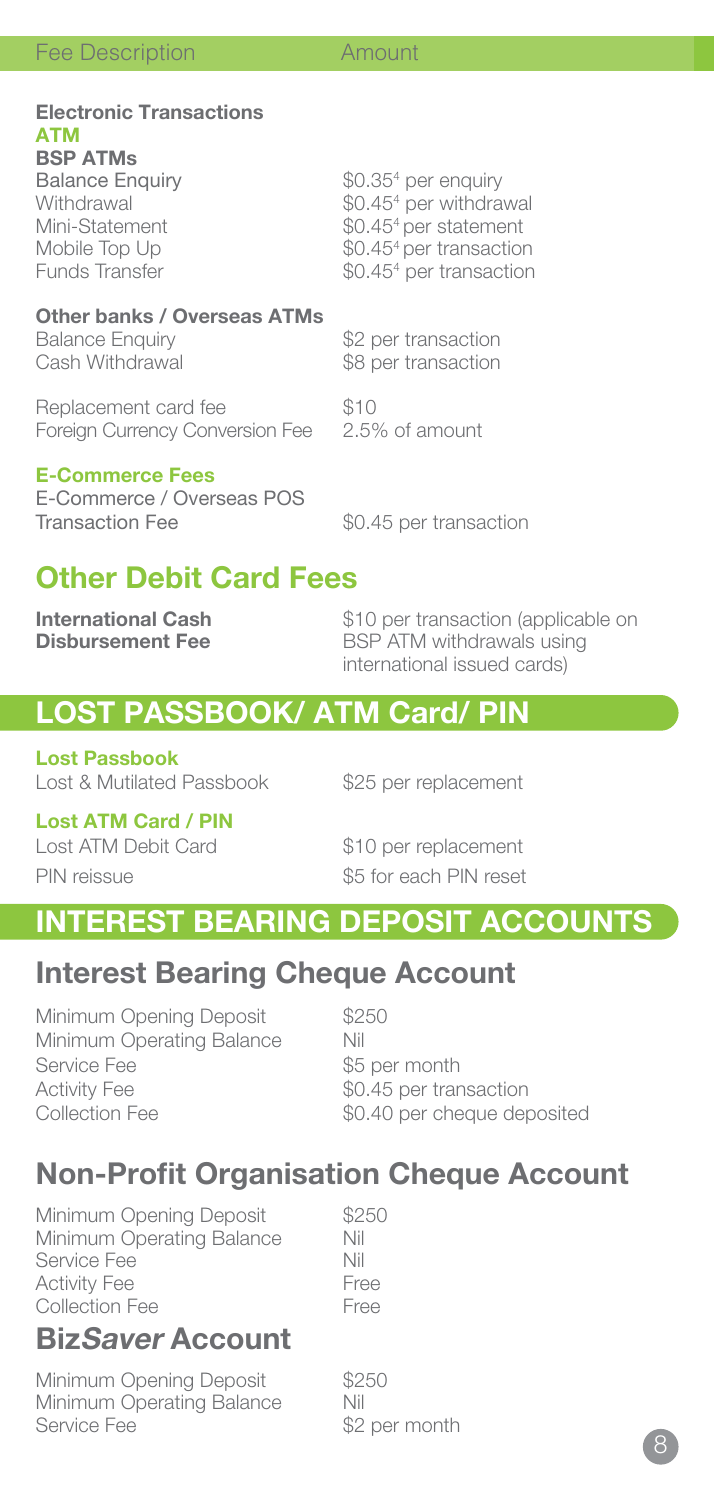Withdrawal Fee  $\frac{1}{5}$  S5 per withdrawal for all transactions plus electronic transaction fees as applicable.

### **BSP Online Plus**

Balance Enquiry Free Account History

 $$0.45$ <sup>3</sup> per request

# **Smart Business Savings Account**

(This Product is no longer offered)

| Minimum Opening Deposit | \$10 |
|-------------------------|------|
| Service Fee             | Free |
|                         |      |

### **BSP Online Plus**

| <b>Balance Enguiry</b>      | Free |
|-----------------------------|------|
| Account History             | Free |
| Funds Transfer <sup>5</sup> | Free |

# **TERM DEPOSIT**

| <b>Retail Term Deposit</b><br>Minimum Opening Deposit<br>Maximum Operating Balance                   | \$1,000<br>\$200,000                                                                               |
|------------------------------------------------------------------------------------------------------|----------------------------------------------------------------------------------------------------|
| <b>Wholesale Term Deposit</b><br>Minimum Opening Deposit                                             | \$200,000                                                                                          |
| <b>Freedom Investment Account</b><br>Minimum Opening Deposit<br>Maximum Operating Balance            | (This Product is no longer offered)<br>\$10,000<br>\$200,000                                       |
| <b>Break Fee</b>                                                                                     | \$40 plus an implied interest penalty                                                              |
| <b>Maturity Withdrawal</b><br>By Transfers to Nominated<br><b>BSP Account</b><br>By Bank Cheque      | Free<br>\$10                                                                                       |
| <b>Partial Interest Payment</b><br>By Transfers to Nominated<br><b>BSP Account</b><br>By Bank Cheque | Free<br>\$10                                                                                       |
| <b>On Call Account</b><br>Minimum Operating Deposit<br>On Call - Withdrawal Fee                      | \$100,000<br>Fiji Clear fees to apply if Fiji Clear is<br>used ie. \$15 or \$10 for a bank cheque. |

# **CHEQUE ACCOUNTS**

# **Personal Cheque Account**

Minimum Opening Deposit \$250 Minimum Operating Balance Nil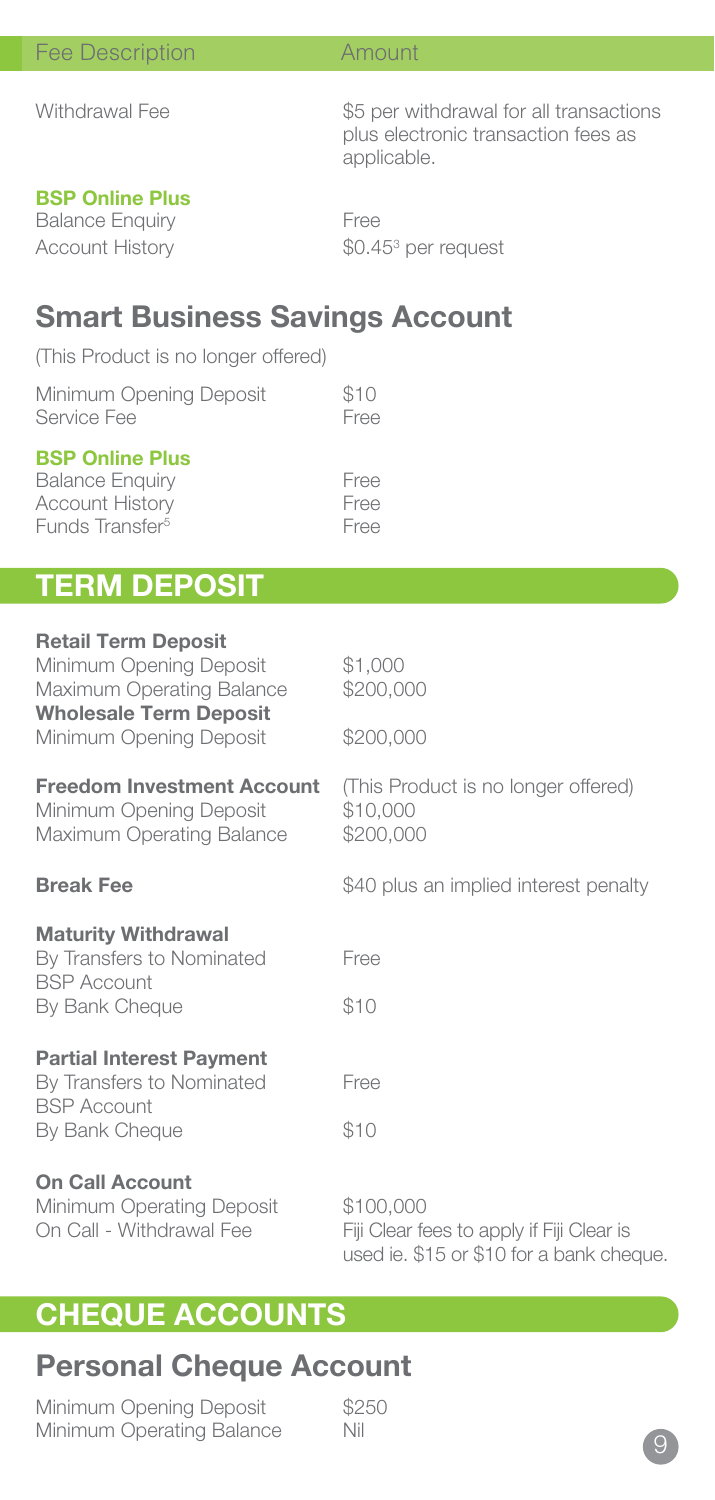Service Fee  $$5$  per month<br>Activity Fee  $$0.45$  per tran Activity Fee  $$0.45$  per transaction<br>Collection Fee  $$0.40$  per cheque der

# **Electronic Transactions ATM**<br>Balance Enquiry

Balance Enquiry  $$0.35$  per transaction<br>Withdrawal  $$0.45$  per transaction Withdrawal  $$0.45$  per transaction<br>Mini-Statement  $$0.45$  per transaction Mini-Statement \$0.45 per transaction<br>Mobile Top Up \$0.45 per transaction Mobile Top Up \$0.45 per transaction \$0.45 per transaction

#### **SMS Banking**

Balance Enquiry **\$0.35** per enquiry<br>Transaction History **\$0.45** per request Transaction History<br>Bill Pay

#### **BSP Online Plus**

Balance Enquiry **Free** Account History<br>Bill Pav

#### **Interchange Fees**

For transactions on other banks' ATMs Balance Enquiry: ANZ/ BOB/ HFC ATM \$0.20 per enquiry WBC ATM  $$0.60$  per enquiry Withdrawal: ANZ/ BOB/ HFC ATM WBC ATM

#### **E-Commerce Fees**

E-Commerce Transaction Fee \$0.45 per transaction

 $$0.50<sup>1</sup>$  per withdrawal  $$1.00<sup>1</sup>$  per withdrawal

# **ProSaver Cheque Account**

Minimum Opening Deposit \$50 Minimum Operating Balance Nil Maximum Operating Balance \$30,000 Service Fee \$2 per month Activity Fee \$0.45 per transaction<br>Collection Fee \$0.40 per cheque dep Stop Cheque Notice Fee \$10 per notice

# **Electronic Transactions ATM**<br>**Balance Enquiry**

\$0.40 per cheque deposited Number of free transactions 4 free electronic transactions<sup>2</sup> per month

Balance Enquiry  $$0.35$  per transaction<br>Withdrawal  $$0.45$  per transaction Withdrawal  $\frac{1}{2}$  \$0.45 per transaction<br>Mini-Statement \$0.45 per transaction \$0.45 per transaction Mobile Top Up  $$0.45$  per transaction<br>Funds Transfer  $$0.45$  per transaction \$0.45 per transaction

\$0.40 per cheque deposited

Bill Pay  $$0.45$  per transaction<br>Mobile Top Up  $$0.45$  per transaction Mobile Top Up  $$0.45$  per transaction<br>Funds Transfer  $$0.45$  per transaction Funds Transfer  $\$0.45$  per transaction<br>SMS Alert  $\$0.30$  per alert \$0.30 per alert

\$0.45<sup>3</sup> per request Bill Pay \$0.45 per transaction Funds Transfer \$0.45 per transfer Mobile Top Up  $$0.45$  per transaction<br>OTP  $$0.25$  per transaction \$0.25 per transaction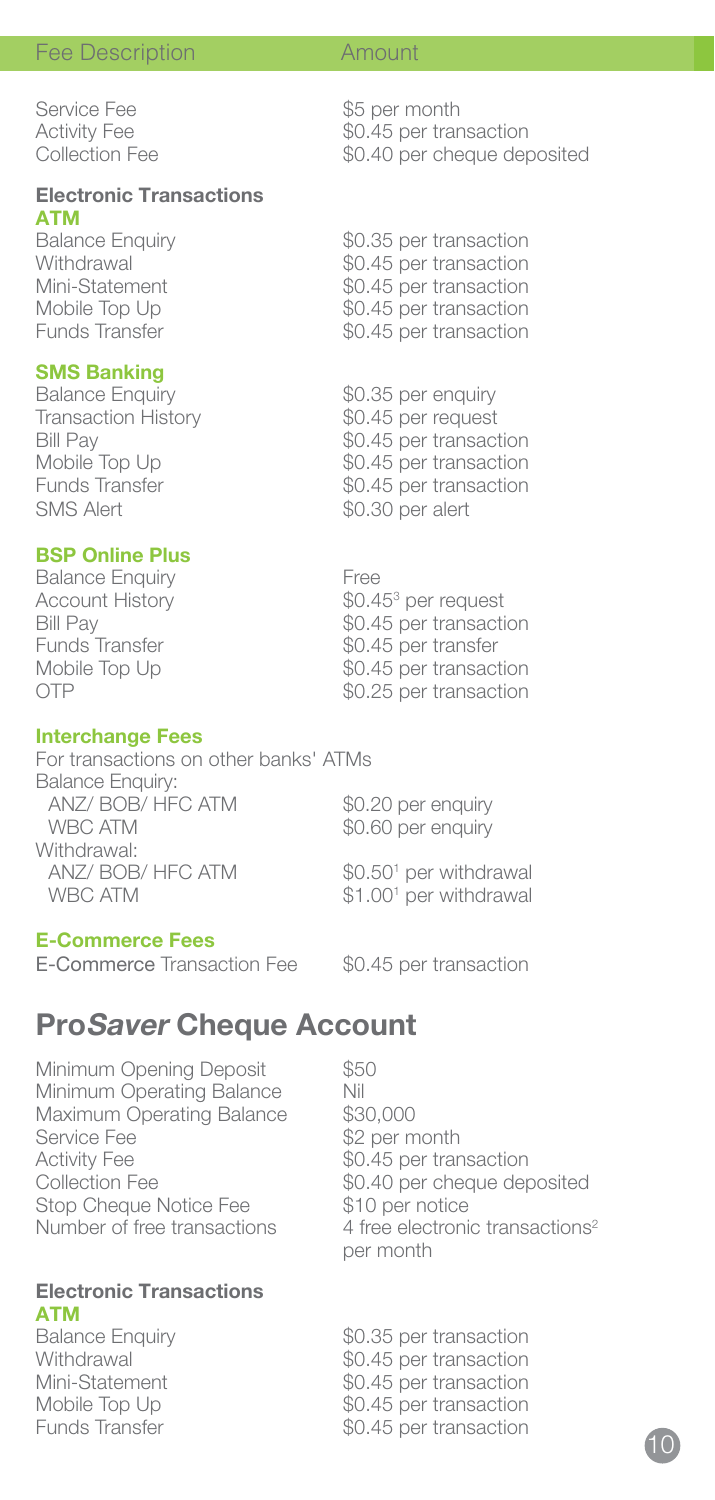\$0.35 per enquiry<br>\$0.45 per request

\$0.45 per transaction

# **SMS Banking**<br>Balance Enquiry

Transaction History<br>Bill Pav Bill Pay \$0.45 per transaction Mobile Top Up \$0.45 per transaction SMS Alert \$0.30 per alert

#### **BSP Online Plus**

Account History<br>Bill Pay

#### **Interchange Fees**

Balance Enquiry **Free**  $$0.45^3$  per request Bill Pay  $$0.45$  per transaction<br>Funds Transfer  $$0.45$  per transfer Funds Transfer \$0.45 per transfer Mobile Top Up  $$0.45$  per transaction<br>OTP  $$0.25$  per transaction \$0.25 per transaction

For transactions on other banks' ATMs Balance Enquiry: ANZ/ BOB/ HFC ATM \$0.20 per enquiry<br>WBC ATM \$0.60 per enquiry Withdrawal: ANZ/ BOB/ HFC ATM WBC ATM

\$0.60 per enquiry

 $$0.50<sup>1</sup>$  per withdrawal \$1,00<sup>1</sup> per withdrawal

#### **E-Commerce Fees**

E-Commerce Transaction Fee \$0.45 per transaction

# **Smart Business Current Account**

(This Product is no longer offered)

Minimum Opening Deposit  $$50.00$ <br>Minimum Operating Balance \$50.00 Minimum Operating Balance Service Fee  $$2$  per month<br>Activity Fee  $$0.45$  per tran

Company Search Fee

# **Electronic Transactions**

**ATM**<br>**Balance Enquiry** 

# **SMS Banking**<br>Balance Enquiry

Transaction History \$0.45 per request SMS Alert \$0.30 per alert

#### **BSP Online Plus**

Balance Enquiry **Free** Account History<br>Bill Pav

Activity Fee \$0.45 per transaction \$0.40 per cheque deposit<br>\$35 per search

Balance Enquiry  $$0.35$  per transaction<br>Withdrawal  $$0.45$  per transaction withdrawal \$0.45 per transaction<br>Mini-Statement \$0.45 per transaction Mini-Statement \$0.45 per transaction<br>Mobile Top Up \$0.45 per transaction Mobile Top Up  $$0.45$  per transaction<br>Funds Transfer  $$0.45$  per transaction \$0.45 per transaction

\$0.35 per enquiry Bill Pay **\$0.45** per transaction Mobile Top Up \$0.45 per transaction Funds Transfer \$0.45 per transaction

 $$0.45$ <sup>3</sup> per request Bill Pay<br>
Funds Transfer<br>
So 45 per transfer<br>
So 45 per transfer \$0.45 per transfer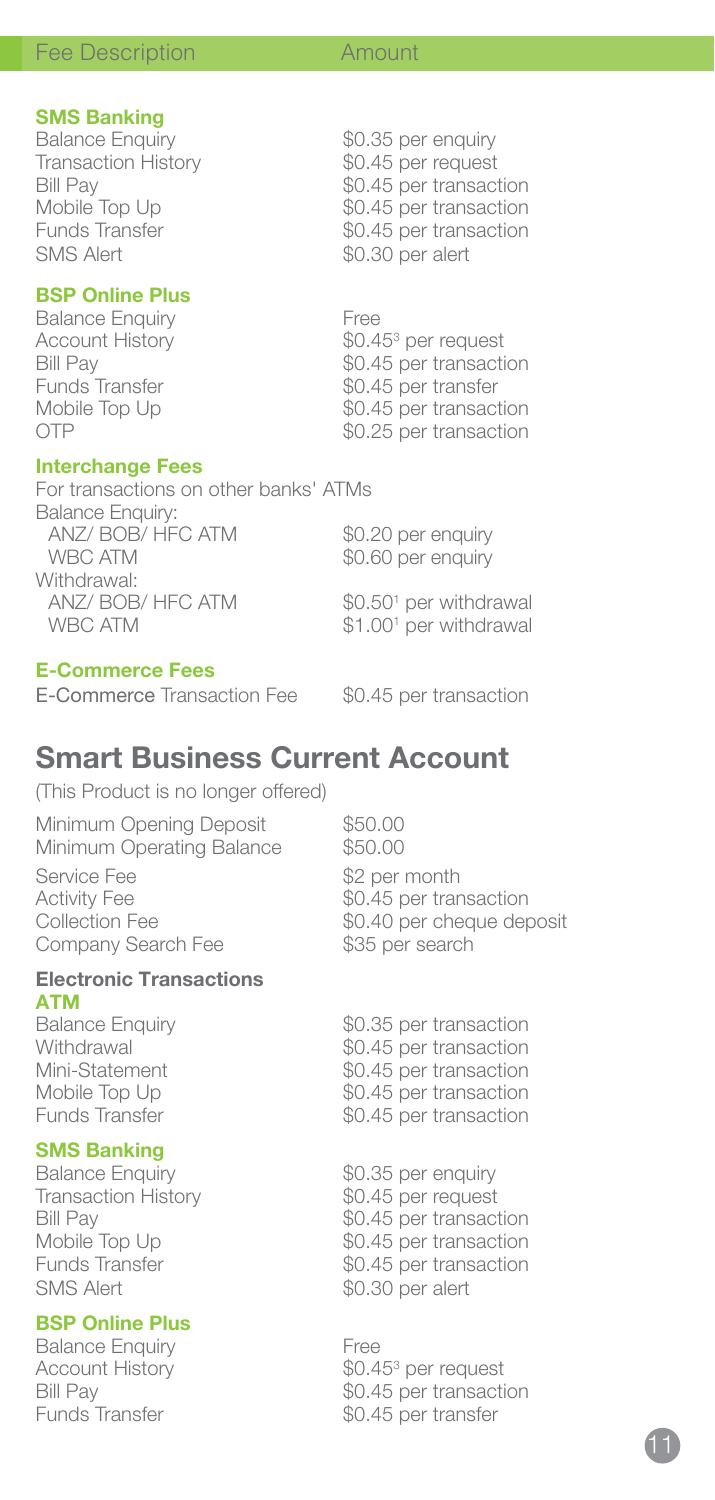Mobile Top Up  $$0.45$  per transaction<br>OTP  $$0.25$  per transaction

#### **Interchange Fees**

For transactions on other banks' ATMs Balance Enquiry: ANZ/ BOB/ HFC ATM  $$0.20$  per enquiry<br>WBC ATM  $$0.60$  per enquiry \$0.60 per enquiry Withdrawal: ANZ/ BOB/ HFC ATM \$0.50<sup>1</sup> per withdrawal WBC ATM  $$1.00<sup>1</sup>$  per withdrawal

\$0.25 per transaction

### **E-Commerce Fees**

E-Commerce Transaction Fee \$0.45 per transaction

# **Business Cheque Account**

Minimum Opening Deposit \$250 Minimum Operating Balance Nil<br>Service Fee \$5 Service Fee  $$5$  per month<br>Activity Fee  $$0.45$  per tran Activity Fee  $$0.45$  per transaction<br>Collection Fee  $$0.40$  per cheque der Company Search Fee

\$0.40 per cheque deposited<br>\$35 per search

# **BSP Online Plus - Business Banking**

Batch Processing: Internal \$0.20 per transaction External \$0.50 per transaction<br>BillPay \$0.45 per transaction BillPay \$0.45 per transaction Funds Transfer  $$0.45$  per transaction<br>OTP  $$0.25$  per transaction Telegraphic transfers (all countries) Foreign Currencies from Foreign Currency Account

\$0.25 per transaction<br>\$30 per transaction

Telegraphic transfers in FJD 0.35% (minimum cap \$30) plus Swift<br>Telegraphic transfers in 0.65% (minimum cap of \$50 and 0.65% (minimum cap of \$50 and<br>maximum cap of \$150)

## **Orbit Account** (This Product is no longer offered)

Collection Fee  $$0.40$  per cheque deposited

### **Electronic Transactions**

- 
- **ATM**<br>**Balance Enguiry**

# **SMS Banking**<br>Balance Enquiry

Transaction History \$0.45 per request<br>Bill Pav \$0.45 per transac SMS Alert \$0.30 per alert

Balance Enquiry  $$0.35$  per transaction<br>Withdrawal  $$0.45$  per transaction Withdrawal  $\frac{1}{2}$  \$0.45 per transaction<br>Mini-Statement \$0.45 per transaction Mini-Statement \$0.45 per transaction<br>
Mobile Top Up \$0.45 per transaction Mobile Top Up  $$0.45$  per transaction<br>Funds Transfer  $$0.45$  per transaction \$0.45 per transaction

Balance Enquiry **\$0.35** per enquiry<br>Transaction History **\$0.45** per request Bill Pay \$0.45 per transaction Mobile Top Up  $$0.45$  per transaction<br>Funds Transfer  $$0.45$  per transaction \$0.45 per transaction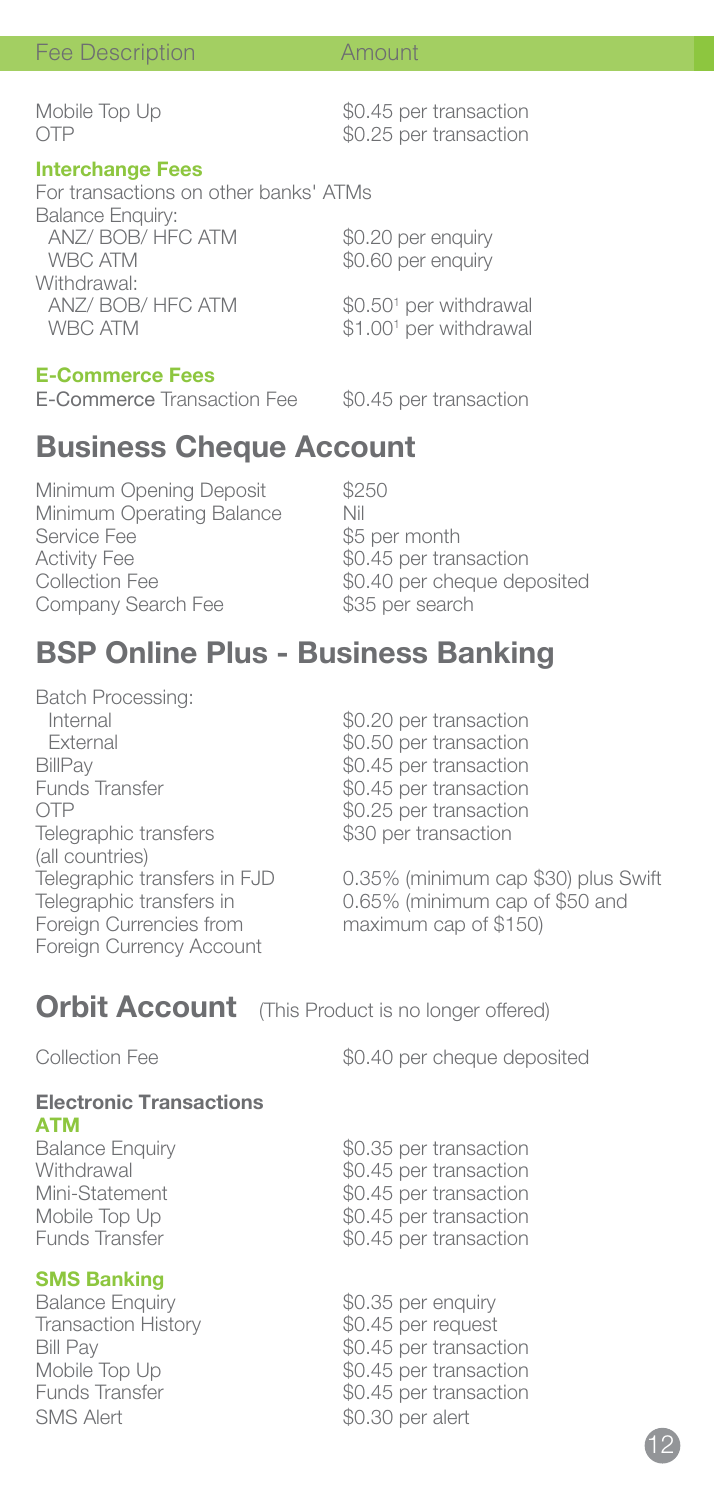### **BSP Online Plus**

Balance Enquiry **Free** Account History<br>Bill Pav Bill Pay \$0.45 per transaction Funds Transfer \$0.45 per transfer Mobile Top Up  $$0.45$  per transaction<br>OTP  $$0.25$  per transaction

#### **Interchange Fees**

For transactions on other banks' ATMs Balance Enquiry: ANZ/ BOB/ HFC ATM \$0.20 per enquiry<br>WBC ATM \$0.60 per enquiry Withdrawal: ANZ/ BOB/ HFC ATM WBC ATM

### **E-Commerce Fees**

E-Commerce Transaction Fee \$0.45 per transaction

\$0.60 per enquiry

 $$0.45$ <sup>3</sup> per request

\$0.25 per transaction

 $$0.50<sup>1</sup>$  per withdrawal  $$1.00<sup>1</sup>$  per withdrawal

# **OTHER FEES**

## **e-Token Pass**

(soft token or hard token) \$75.00 per token

\$10 per cheque

\$20 per cheque

# **Bank Cheque**

Repurchase \$15 per cheque<br>Replacement \$20 per cheque

## **Dishonour**

Outward Dishonour \$25 per item

## **Special Answer**

Cheque drawn on BSP banks \$10 per cheque Cheque drawn on other banks \$25 per cheque

# **Referral**<br>**Referral** Fee

\$5 (Applied to referral of periodical payments due to insufficient funds or

uncleared effects on the account).

# **Stop Cheque Notice**

Stop Cheque Notice Fee \$15 per notice

# **Fiji Clear**

Up to  $$100$   $$2$  $$101 to $1,000$   $$5$ \$1,001 to \$10,000 \$10 \$10,001 plus \$15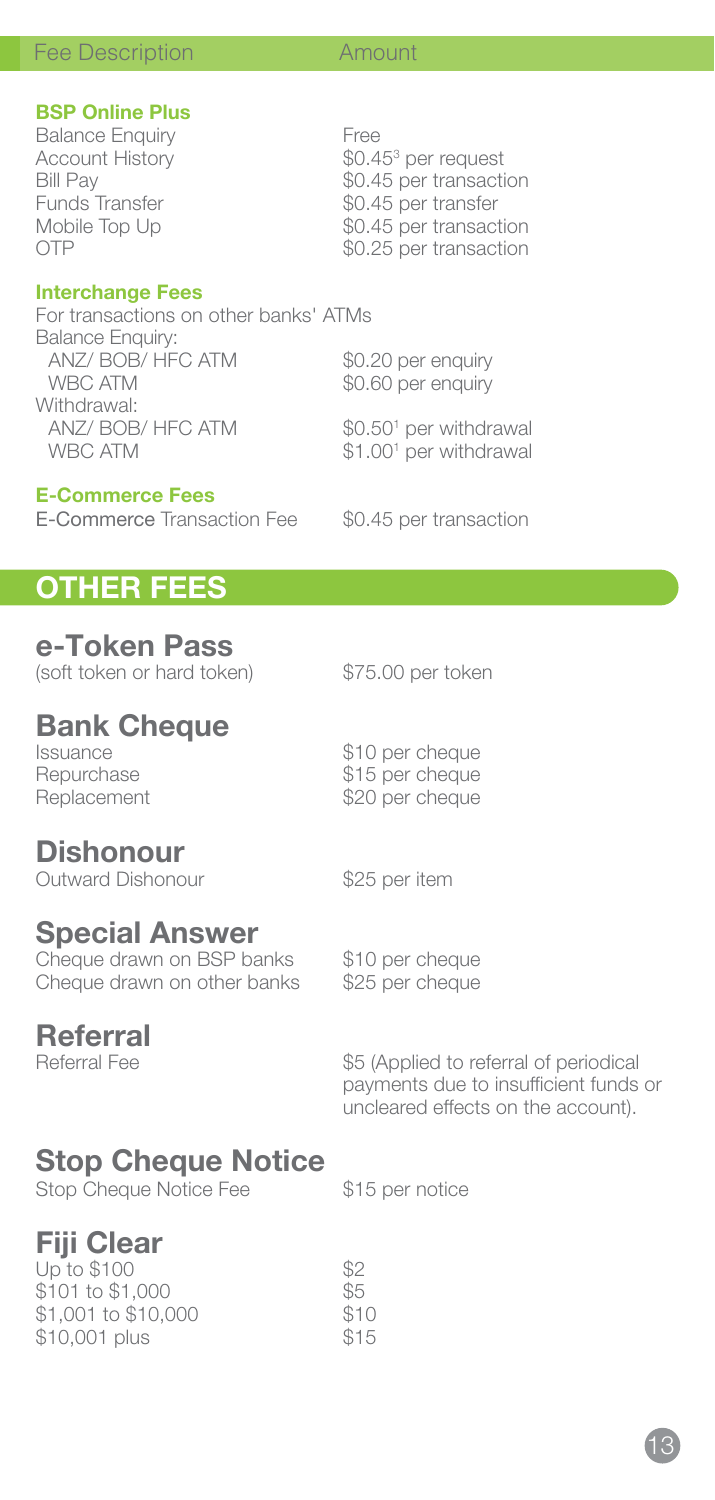## **Safe Custody**

(Fees charged on the lodgement date & annually thereafter. Service is available at selected branches. Articles larger than 10,000cc will not be accepted.)<br>Sealed envelope \$20 per item Sealed envelope (20cm x 40cm) Sealed large envelope, \$35 per item packets, etc. Box up to 10,000cc \$90 per box<br>Bequest for transfer to  $N/A$ Request for transfer to another branch of bank

#### **Access Fee**

| <b>First Access</b>          | Free            |
|------------------------------|-----------------|
| Second and subsequent        | \$10 per access |
| access                       |                 |
| Lost safe custody receipt,   | N/A             |
| issue of replacement receipt |                 |

## **Safe Deposit Box**

(Fees charged on the lodgement date & annually thereafter. Conditions apply on service availability)

| Small (10,000cc)       | \$150 |
|------------------------|-------|
| Medium (12,480cc)      | \$200 |
| Large (18,720cc)       | \$250 |
| Extra Large (39,000cc) | \$300 |
| Refundable key deposit | \$200 |
|                        |       |

### **Access Fee**

First access in the month<br>Second and subsequent<br>\$10 per access Second and subsequent access

# **Statements**<br>Normal Issue

Statement Reprints \$5 per page<br>Transaction History Listing \$3 per page Transaction History Listing (Computer Printout)

Free for customer statements issued by the bank at 6 monthly intervals<br>\$5 per page

# **Cheque Book**

(Stamp duty only applicable on standard cheque books)<br>50 Leaves / 200 Leaves As per government r As per government mandate

# **Deposit Book**

| <b>Business Accounts</b> |         |
|--------------------------|---------|
| A4 size - 100 slips in   | \$10    |
| duplicate style          |         |
| A4 size - 50 slips in    | \$25    |
| triplicate style         |         |
| A5 size - 100 slips in   | 89      |
| duplicate style          |         |
| A5 size - 50 slips in    | \$18.94 |
| triplicate style         |         |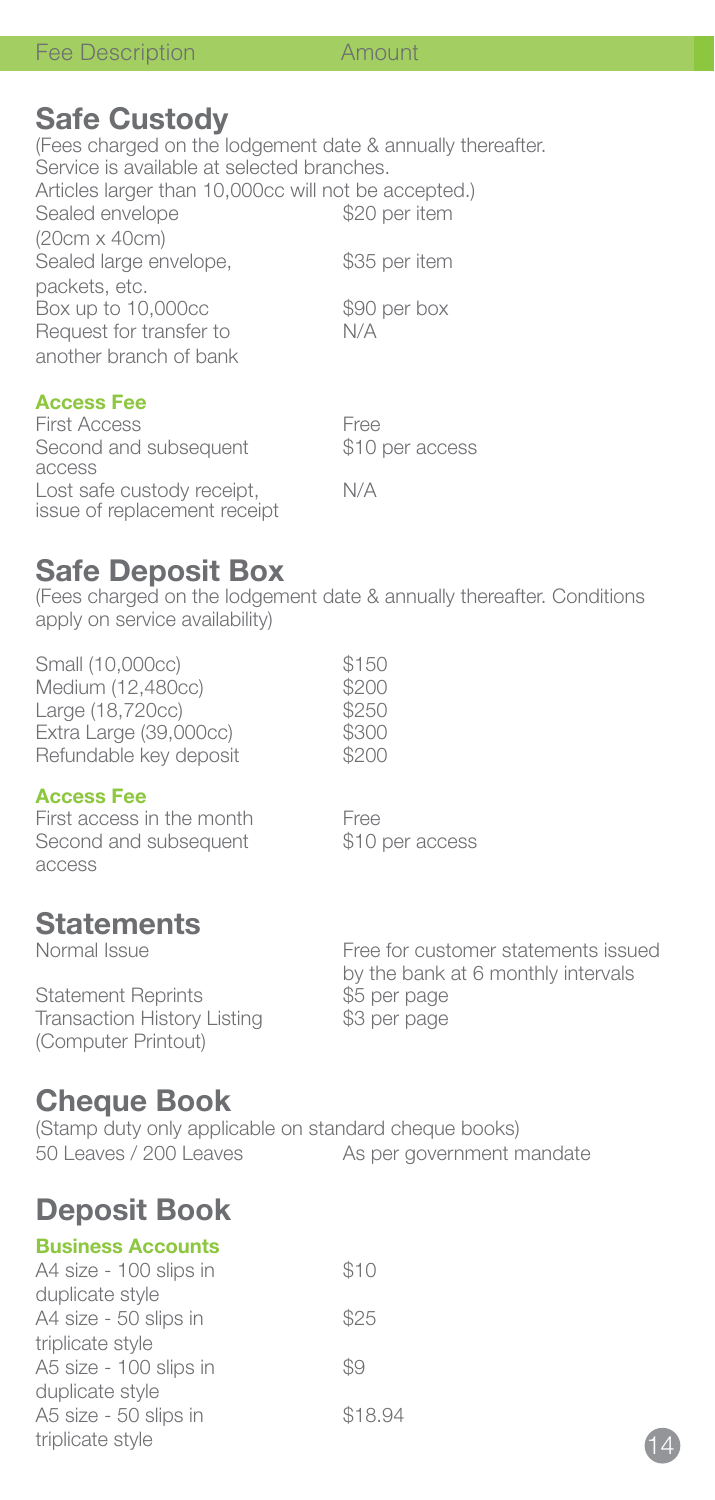# **Certificates Supplied**

Contractor of Balance \$10 per account Certificate of Interest Paid / \$10 per account Received Bankers Opinion **\$40 per request**<br>Photocopy / Replacement Nill Photocopy / Replacement of Certificates

Audit Certificate  $$40$  per certificate per entity

# **Change Supplied**

Cash and Change BSP Customers<br>
Non-BSP Customers<br>
\$1 per every \$100 Non-BSP Customers Change Bags 62 per bag issued

# **Cash Handling**

Up to \$4,999.99<br>\$5.000 and above 0.5

0.5% of cash amount being deposited or withdrawn on a per day basis.

# **EasyPay (Diskpay)**

(Applied for salaries and creditor payments)

Establishment Fee \$75<br>Credit to BSP Account \$0.2 (including direct debit schedules) Credit to another bank Fiji Clear Fees apply Reject Fee \$2 per item

\$0.20 per item, minimum \$2

# **Payment from List (Manual)**<br>Credit to BSP Account **S1** per iter

\$1 per item, minimum \$5 Credit to another bank \$10 bank cheque fee OR Fiji Clear Fees apply.

# **Facsimile Request**

(Applied for transaction services against facsimile requests) Facsimile Request Fee \$7.50 per request

# **Cane Gang Pays**

\$1 per gang, minimum \$10

# **Periodical Payment Transfer (PPT)**

| To BSP Loan Account      | Nil  |
|--------------------------|------|
| To MoneyZONE/EasySaver/  | Nil  |
| NPO Account              |      |
| To other BSP Deposit and | \$2  |
| <b>Current Accounts</b>  |      |
| To BSP Life Insurance    | Nil  |
| Premium                  |      |
| To Account at Another    | \$10 |
| Bank/Institution         |      |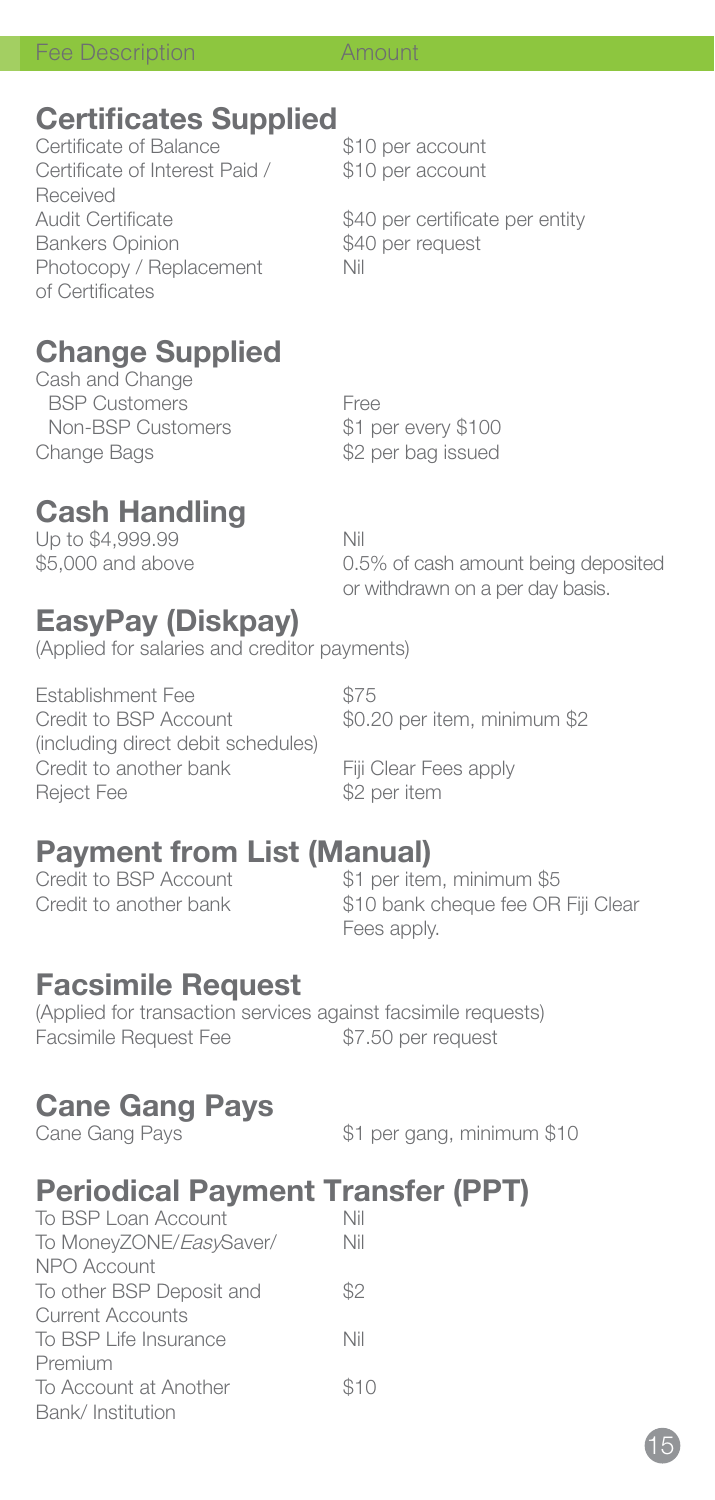# **Overdrawn Accounts**

**Personal Cheque Account** Account Overdrawn Fee \$10 per day

**Business Cheque Account**

Business Cheque Account \$15 per day while the account is over drawn by \$100 or more.<br>Interest Bearing Cheque \$15 per day while the accour Interest Bearing Cheque \$15 per day while the account<br>Account is overdrawn by \$100 or more is overdrawn by \$100 or more.

# **Encashment**

Company Accounts \$15 Personal Accounts **\$10** 

# **Voucher Production**

Photocopies **\$5 per item** Sighting Original Vouchers \$15 per item Surrender of Paid Cheques \$2 per item

# **Telegraphic Money Order Postal Notes**<br>Telegraphic Money Order \$30 per item

Telegraphic Money Order

# **Miscellaneous Fees**

| Deposits by mail without   | Nil |
|----------------------------|-----|
| lodgement slip             |     |
| Clearance of account on    | Nil |
| reaching a certain balance |     |

### *Footnotes:*

- *1. The ATM withdrawal fee of \$0.45 will be charged at the end of the month, but is waived for the Freedom Account.*
- *2. This applies to electronic transactions performed on BSP EFTPoS, ATM, SMS, BSP Online Plus and E-Commerce transactions.*
- *3. While we have an approved fee for account history requests, we will continue to offer this as a free service until further notice.*
- *4. Freedom Account is exempted.*
- *5. Option available only for transfer of funds within own accounts.*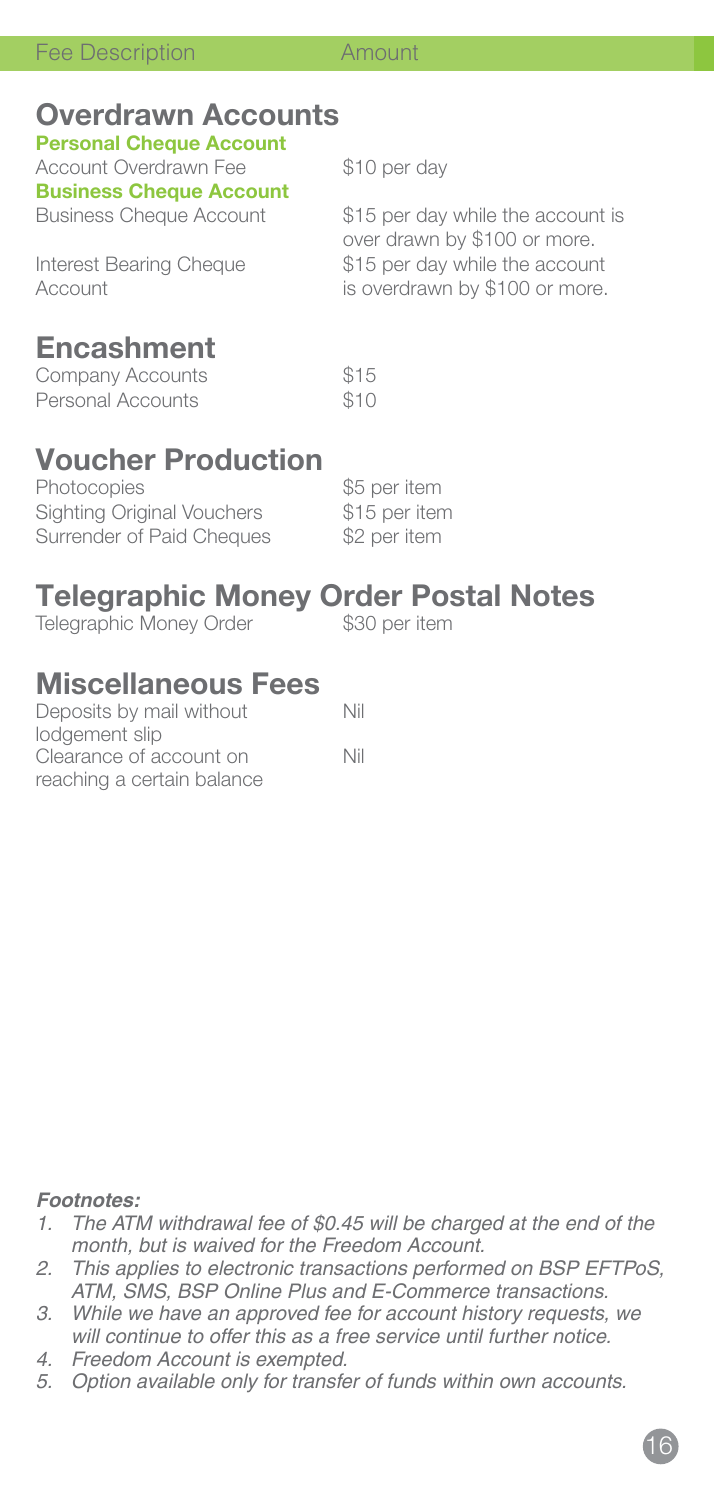| For your notes: |  |  |
|-----------------|--|--|
|                 |  |  |
|                 |  |  |
|                 |  |  |
|                 |  |  |
|                 |  |  |
|                 |  |  |
|                 |  |  |
|                 |  |  |
|                 |  |  |
|                 |  |  |
|                 |  |  |
|                 |  |  |
|                 |  |  |
|                 |  |  |
|                 |  |  |
|                 |  |  |
|                 |  |  |
|                 |  |  |
|                 |  |  |
|                 |  |  |
|                 |  |  |
|                 |  |  |
|                 |  |  |
|                 |  |  |
|                 |  |  |
|                 |  |  |
|                 |  |  |
|                 |  |  |
|                 |  |  |
|                 |  |  |
|                 |  |  |
|                 |  |  |
|                 |  |  |
|                 |  |  |